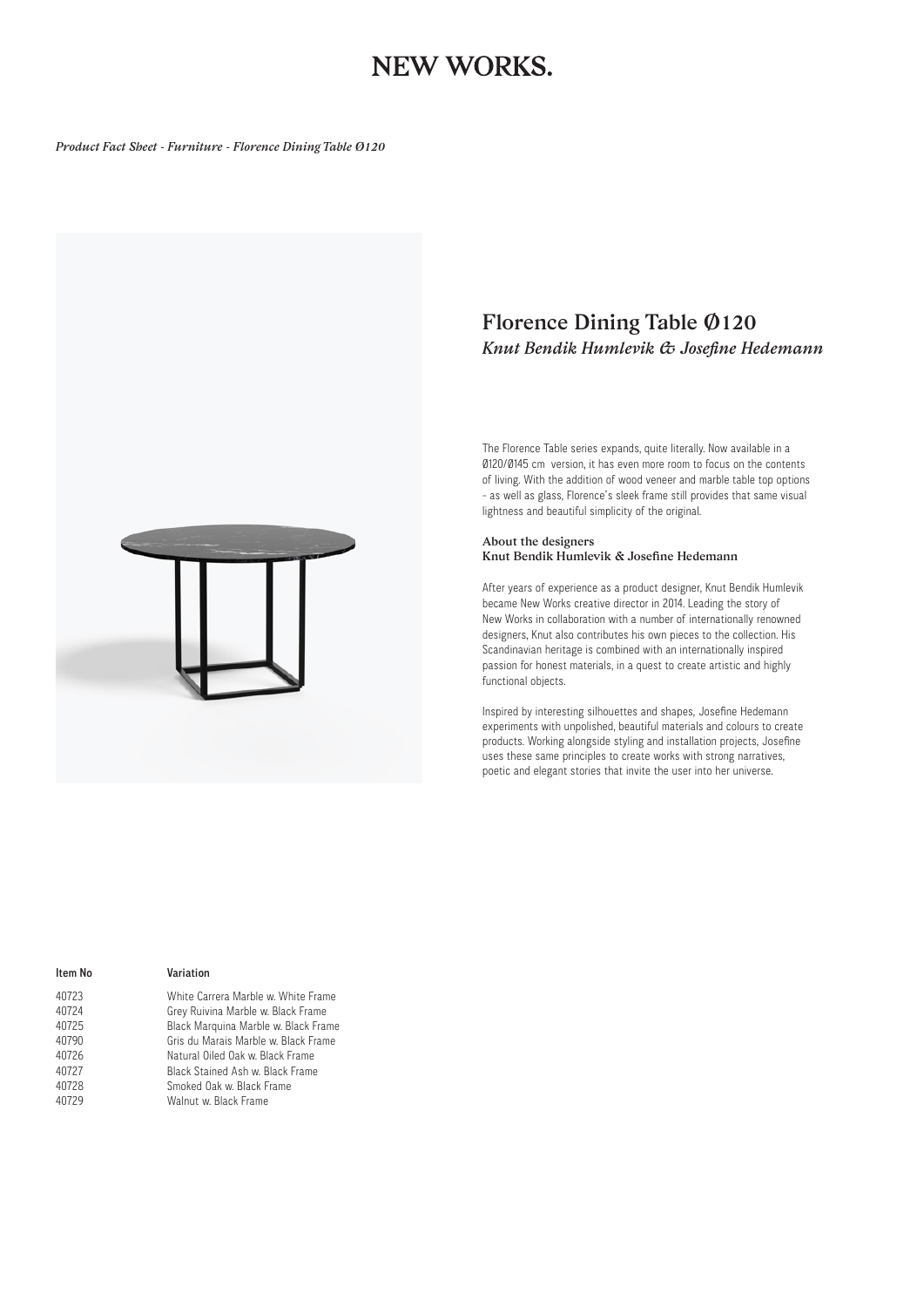# NEW WORKS.

*Product Fact Sheet - Furniture - Florence Dining Table Ø120* 

## *Specifications*

| <b>Product Name</b>         | Florence Dining Table 0120                                                       |
|-----------------------------|----------------------------------------------------------------------------------|
| Designer                    | Knut Bendik Humlevik & Josefine Hedemann                                         |
| Year                        | 2016                                                                             |
| Category                    | Furniture                                                                        |
| <b>Type</b>                 | Dining Table                                                                     |
| <b>Material</b>             | Metallic powder coated steel and Marble or Wood                                  |
| <b>Product Dimensions</b>   | Table Top: 0: 1200 x 10/20 mm<br>Frame: H 720 x W 550 x D 550 mm                 |
| <b>Packaging Dimensions</b> | H: 1300 x W: 1300 x 50/110 mm (Table Top)<br>H: 830 x W: 600 x D: 600 mm (Frame) |
| Delivery time               | Marble: 1 - 2 weeks, Wood: 4 - 6 weeks                                           |
| County of origin            | Europe                                                                           |
|                             | 740 mm                                                                           |

1200 mm

#### *Cleaning & Care Guide*

The table tops in our collection are treated with a sealer which makes the table top more stain resistant than untreated marble. Becaue marble is a natural material, marble is sensitive to liquids - in perticular acidic substances like lemon juice, wine or coffee. If the liquid is not removed immediately, spilled liquids will leave a permanent stain on the table top. However, it is strongly recommend always to use a trivet and not to place glasses or cups with liquids directly onto the marble table top.

For daily care and cleaning it is recommended to use a cleaning agent specifically developed for stone or marble. It is also highly recommended to do a re-sealing of the table top approximately every second month using an appropriate sealer developed specifically for stone or marble. Please contact your local hardware store to find the right cleaning agent or/and sealer.

Wipe the Table Frame with a soft dry or moist cloth. Do not use any abrasive cleaning tools, and never use strong cleaning agents such as household glas cleaner, white spirit or turpentine.

### *Safety Precautions*

A damaged edge or scratched surface can in exceptional cases cause the glass to crack suddenly. However rarely into sharp fragments and only into small pieces. Avoid collisions from the side – this is where the glass is most vulnerable.